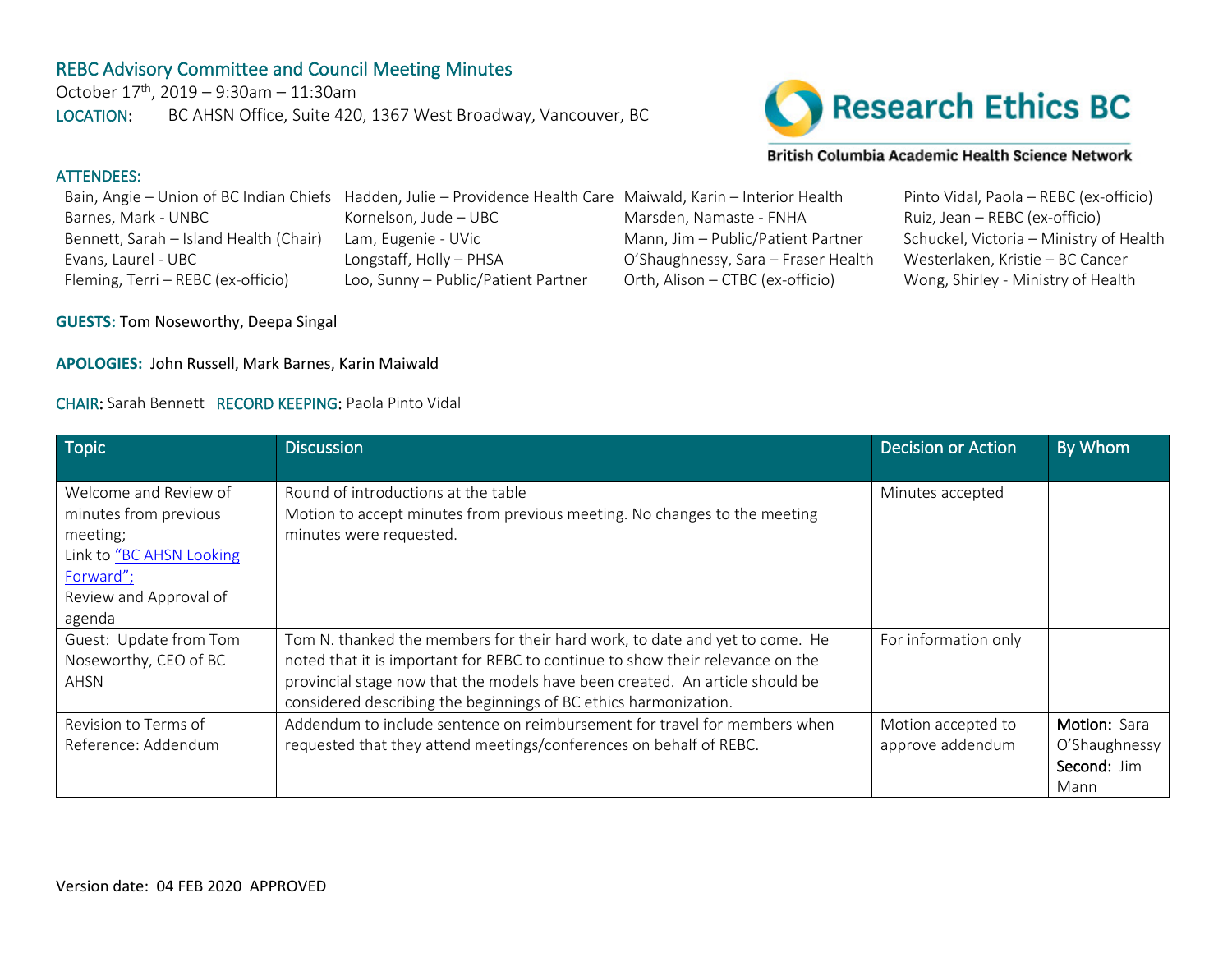| <b>Topic</b>                                                        | <b>Discussion</b>                                                                                                                                                                                                                                                                                                                                                                                                                                               | <b>Decision or Action</b>                                                                                                                                                                                                                         | By Whom                                |
|---------------------------------------------------------------------|-----------------------------------------------------------------------------------------------------------------------------------------------------------------------------------------------------------------------------------------------------------------------------------------------------------------------------------------------------------------------------------------------------------------------------------------------------------------|---------------------------------------------------------------------------------------------------------------------------------------------------------------------------------------------------------------------------------------------------|----------------------------------------|
| Development and Training<br>for the Advisory Council<br>members     | Discussion prompted by the Chair to ask members what types of training or<br>resources would be useful for the Advisory Council.<br>- Agreed that it would be good to offer some training and information in the area of<br>Research Ethics for council members i.e. the history of research ethics, background                                                                                                                                                 | Action: Create an 'E-<br>COP for Dummies'<br>type guidance.                                                                                                                                                                                       | P. Pinto Vidal                         |
|                                                                     | of Research Ethics BC and where it is going, relationship to the host (BC AHSN),<br>ethics jargon, regulation and policies (TCPS, FDA, NIH etc.).<br>- Suggestion of a slide deck around membership on REBC Advisory Council, as a<br>form of orientation.<br>- New employee orientation/reading lists from research ethics offices can be sought<br>and would be useful.<br>- The council will delve into specific topics as they come up, taking an iterative | Action: Create an<br><b>Education Plan for</b><br>Members; work with<br>resources already<br>available from REB<br>offices                                                                                                                        | T. Fleming                             |
|                                                                     | approach that may requires some extra-curricular work outside of the meetings.<br>- It was noted that attending conferences such as CAREB (Canadian Association of<br>Research Ethics Boards) is a valuable experience for Council members.<br>- Noted that it would be great to hear from the multi-jurisdictional researchers and<br>their experience.                                                                                                        | Action: Create an<br><b>Outreach Plan</b><br>including resources<br>and briefing notes to<br>be developed.                                                                                                                                        | T. Fleming/<br>J. Ruiz                 |
|                                                                     | Discussion about distribution and communication methods preferred by members:<br>- Education pieces for external use can be on our website.<br>- ECoPs are useful for discussions online, as well as resource library.<br>- New employees at research ethics offices have training processes in place which<br>could be used towards an educational plan for members.                                                                                           |                                                                                                                                                                                                                                                   |                                        |
| Theme: Indigenous, Nation<br>and Community Based<br>Research Ethics | -REBC Chair, Sarah B. presented her work with Island Health, FNHA and Cowichan<br>Tribes<br>REBC and FNHA are collaboratively working together to create a secondment to<br>REBC from FNHA. This person would help facilitate the development of Indigenous,<br>Nation and community-based Research Ethics resources and network in BC.                                                                                                                         | <b>Action: Review existing</b><br>knowledge and<br>models, aggregate<br>resources on<br>indigenous research<br>ethics and resources<br>from Indigenous<br>scholars with goal of<br>being defined, and<br>validated by the<br>Indigenous community | Working<br>Group (yet to<br>be formed) |